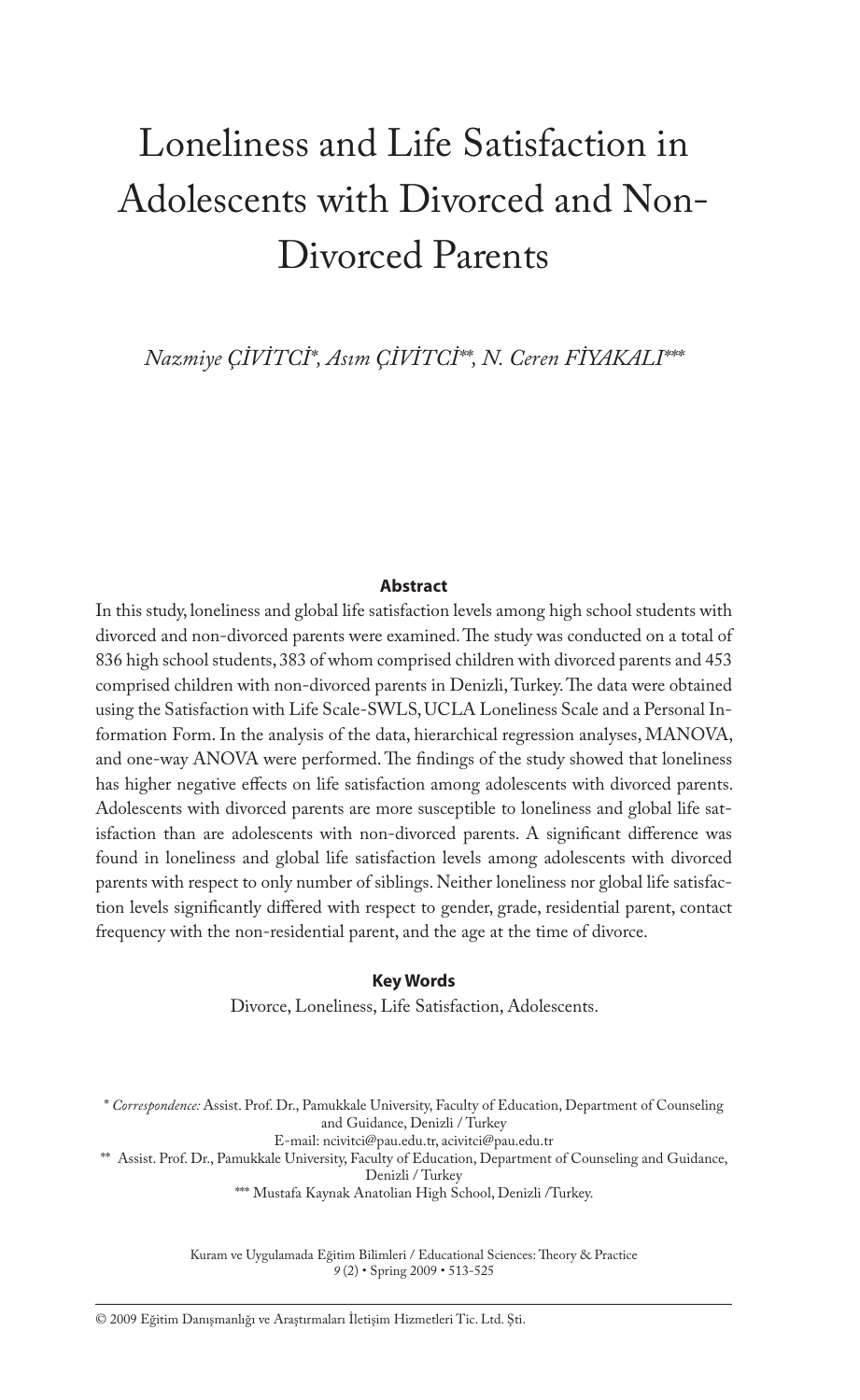One of the experiences that can be considered as critical regarding mental health among children and adolescents is parental divorce. As a result of divorce, one of the parents departs from home, typically the father who provides emotional support, protection, assistance, guidance, and supervision to children. Thus, divorce is seen as a significant life experience which creates difficulty in psychological development and adjustment (Amato, 1994). A meta-analytical shows that children with divorced parents experience more problems in such variables as academic achievement, psychological adjustment, social adjustment and self-concept compared to children of continuously intact two-parent families (Amoto, & Keith, 1991).

Life satisfaction is one of the psychological variables that may be negatively affected by parental divorce. Life satisfaction forms the cognitive component of the concept of subjective well-being, which is also used as synonymous with happiness in the field of positive psychology. Accordingly, subjective well-being has an emotional dimension, which constitutes positive and negative feelings, and a cognitive dimension which is also known as life satisfaction. Life satisfaction is cognitive judgments and evaluations that an individual makes about his or her life (Diener, & Suh, 1997). Numerous studies on adolescents have shown that the level of positive parental attitudes (Çivitci, in press; Suldo & Huebner, 2006), parental attachment (Nickerson & Nagle, 2004), family's socioeconomic status (Huebner, Valois, Paxton, & Drane, 2005; Seligson, Huebner, & Valois, 2003), and positive relationships with parents (Chang, Chang, Stewart, & Au, 2003; Gilman & Huebner, 2006) increase as life satisfaction increases. Limited number of existing studies conducted on life satisfaction among children with divorced and non-divorced parents show that global life satisfaction (Pardeck et al., 1991; Shek, 2007; Zullig, Valois, Huebner, & Drane, 2005) and global well-being (Demo, & Acock, 1996) levels among children from separated families are lower than those from continuously intact two-parent families. Parental divorce often causes stressful events that threaten the psychological wellbeing of children. These events include one parent leaving the home, exposure to continuing interparental conflict and discord, parental distress, remarried parents, moving to a new home even in another city, changing school, a decline in economic resources, and etc. (Amato, 2000; Sandler, Tein, Mehta, Wolchik, & Ayers, 2000). It can be stated that marital dissolution has a detrimental impact on children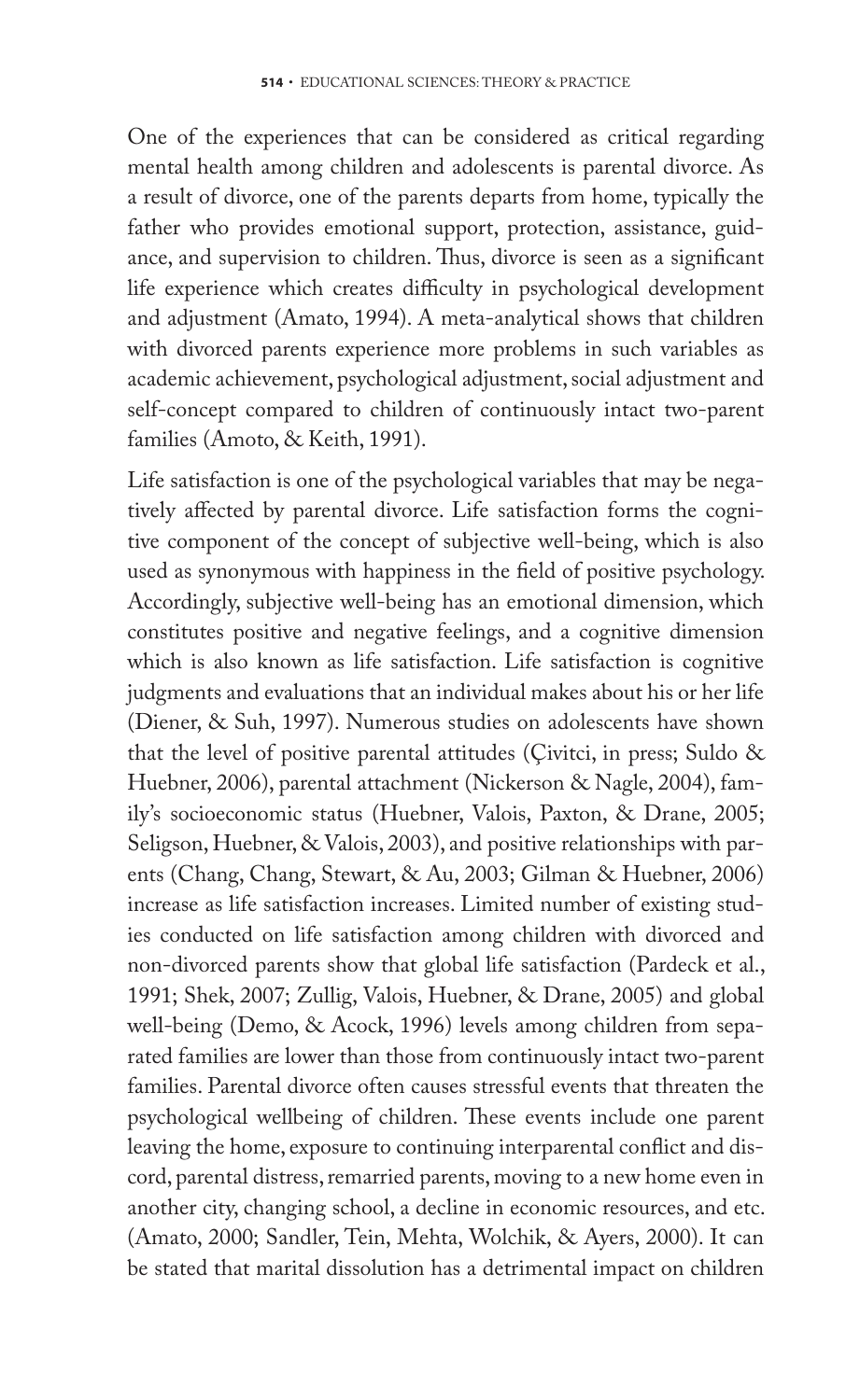with regard to both psychological development and life satisfaction due to new challenging experiences brought onto children's lives.

One of the emotional states that may occur as a consequence of parental divorce among children is loneliness. Loneliness is defined as the disturbing experience which emerges when insufficiencies in quality and quantity are perceived in an individual's social relationships. In other words, loneliness is the subjective discrepancy between the level that is attained and the level that one aspires to attain in social relationships (Peplau, & Perlman, 1982). Loneliness may be considered as deficiencies in the systems of interpersonal interactions (e.g., family; Cristina, Minzi, & Sacchi, 2004). In a study conducted by Brage and Meredith (1993) on adolescents, it was found that family effectiveness and communication between mothers and adolescents are negatively related to loneliness. Because divorce leads to many changes in the family structure and relationship patterns between family members, it can be expected that it decreases the effectiveness of family relationships. Some studies conducted earlier show that children with divorced parents feel less closeness to their fathers (Guttmann, & Rosenberg, 2003), perceive less support from the father, experience more conflicts with their siblings and perceive poorer family cohesion (Amato, 1987) than do children with non-divorced parents. As these studies indicate, divorce causes changes in the family system and quality of parent-children relationships and increases the risk of straining emotional ties between parents and children (Guttmann, & Rosenberg, 2003). In this situation, children with divorced parents may experience increasing feelings of rejection due to the emotional distance between parents and themselves ( Johnson, Joseph, LaVoie, & Mahoney, 2001), which may result in feeling lonely.

Although comparative studies have been conducted to examine such variables as anxiety (Öztürk, 2006), anger (Fiyakalı, 2008), self esteem (Kuyucu, 2007; Öztürk, 2006), and resilience (Özcan, 2005) in children and adolescents with divorced and non-divorced parents in Turkey, no study has been encountered which focuses on loneliness or life satisfaction. Considering the studies which have shown the detrimental impact of parental divorce on children, it is predicted in this study that divorce may be a risk factor with regard to life satisfaction and loneliness levels among high school adolescents. Moreover, since one of the important predictors of life satisfaction in adolescents is loneliness (Chipuer,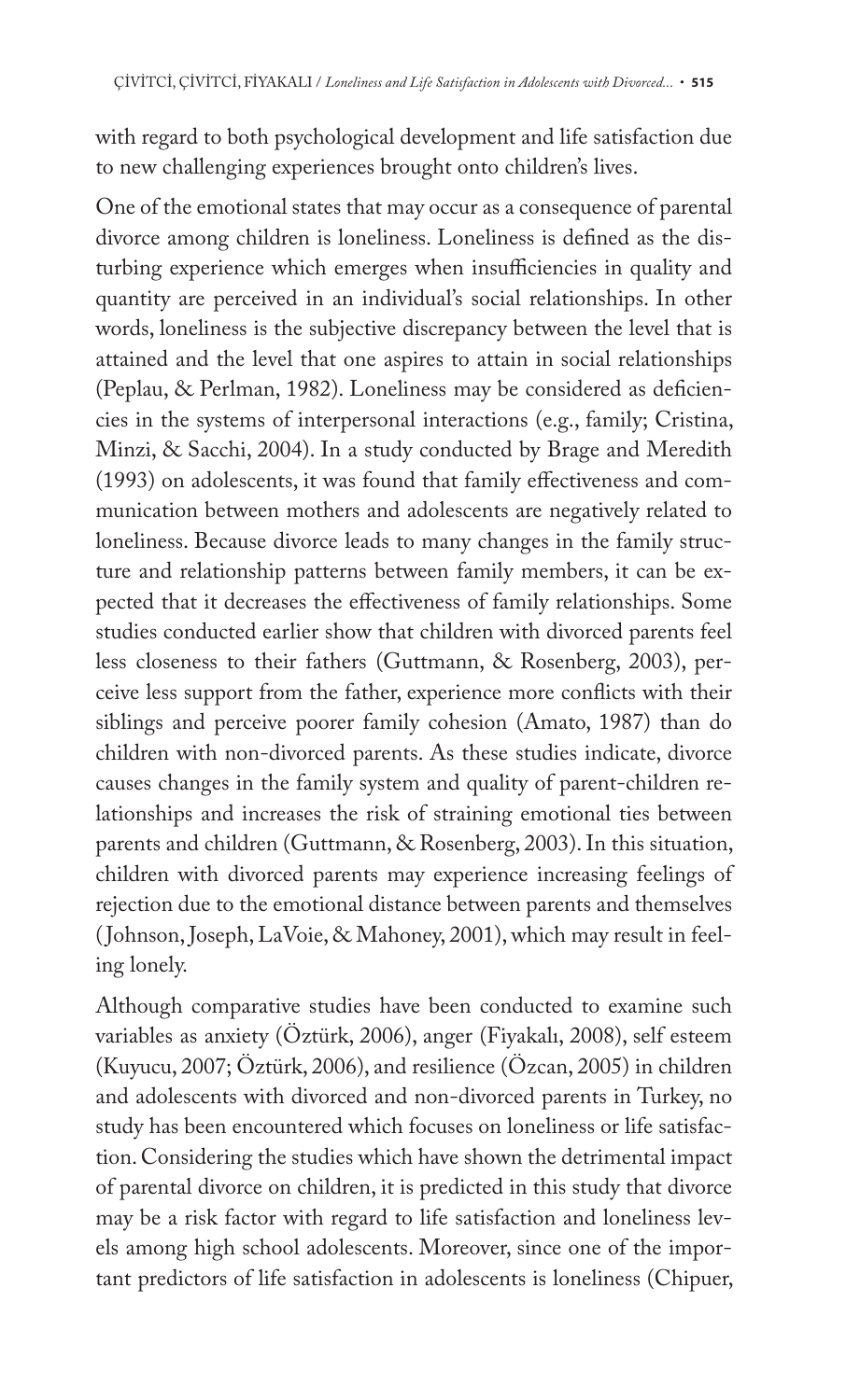Bramston, & Pretty, 2003; Neto, 1993), whether parental divorce plays a moderator role in the relationship between loneliness and life satisfaction is one of the focus areas of this research.

As mentioned before, parental divorce is a difficult experience and has many consequences in children's psychological development. However, the effects of divorce are not the same on every child and may differ according to personal and familial characteristics. For example, in a study conducted on 4<sup>th</sup> and 5<sup>th</sup> grade students (Aral, & Başar, 1998), it was observed that the state anxiety levels among children with divorced parents changed according to age of the child's separation from the mother and the contact frequency with the other parent. In another study conducted on 4<sup>th</sup>-8<sup>th</sup> grade students with divorced parents (Öztürk, 2006); students' anxiety and self-esteem levels did not differ according to contact frequency with parents, the residential parent, age, and gender. In a study on high school students (Kuyucu, 2007), no difference was observed in the level of self-esteem among children of divorce with respect to gender and age. Since there is no similar study, it was found worth to examine the possible changes in loneliness and life satisfaction levels among adolescents with divorced parents with respect to some personal and familial characteristics.

Briefly, this study sought answers to the following questions:

- 1. Does parental divorce play a role in the relationship between loneliness and life satisfaction among adolescents?
- 2. Do loneliness and life satisfaction levels among adolescents change based on whether the parents are divorced or non-divorced?
- 3. Do loneliness and life satisfaction levels among adolescents with divorced parents change according to gender, grade, number of siblings, residential parent, contact frequency with non-residential parent and the age at the time of divorce?

# **Method**

# **Participants**

The study group was comprised of a total of 836 students, who attended 19 high schools of different types in Denizli, Turkey. Three hundred eighty-three of the students had divorced parents and 453 had intact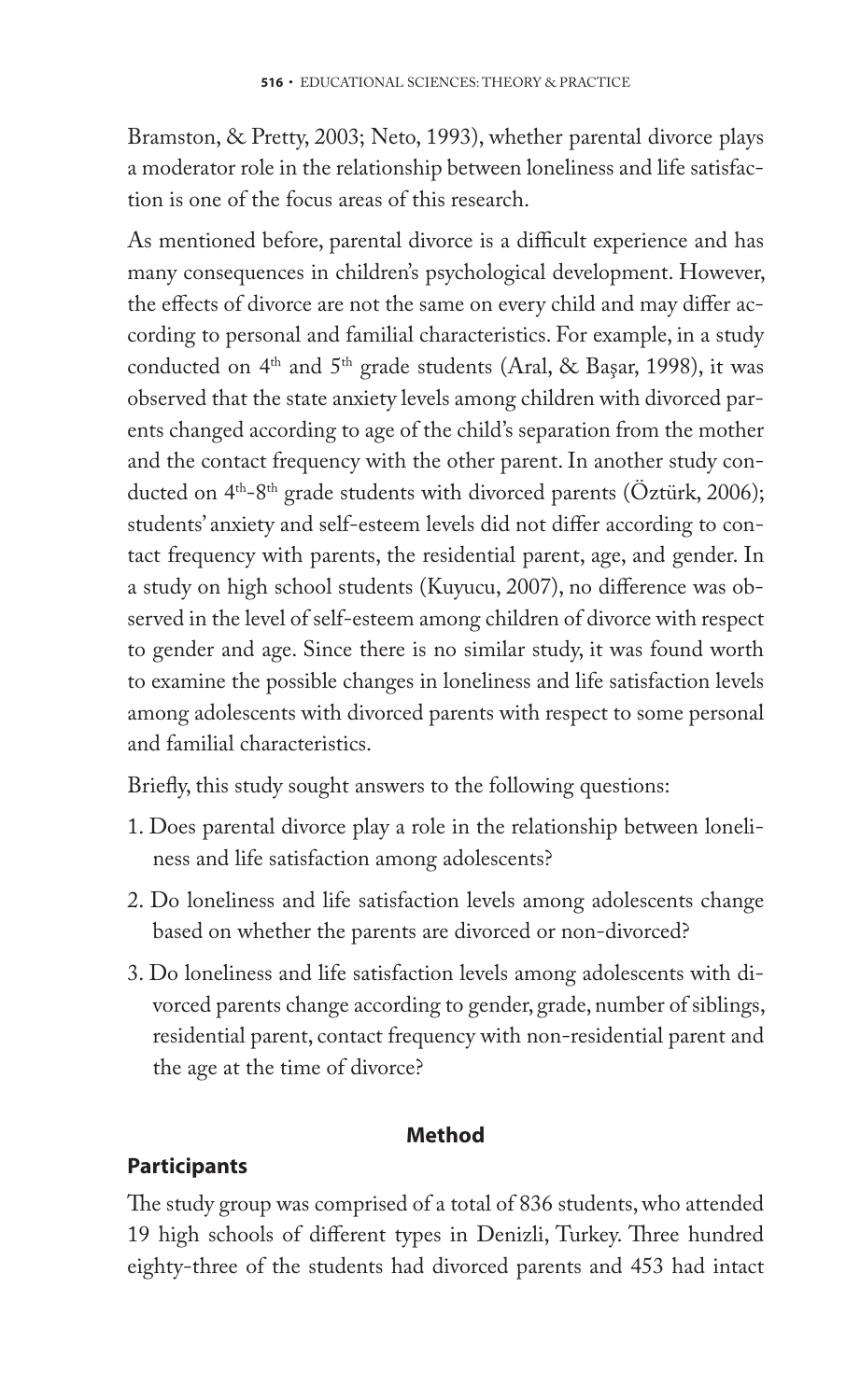families. The distribution of students who formed the study group is presented in Table 1.

## **Measures**

Life satisfaction levels of the students were determined by the Satisfaction with Life Scale-SWLS developed by Diener, Emmons, Larsen, and Griffin (1985) and adapted to Turkish by Köker (1991). The scale reflects an individual's subjective evaluation of his or her own life and measures perceived global life satisfaction. Loneliness levels were measured by the UCLA-R Loneliness Scale developed by Russell, Peplau, and Cutrona (1980). The UCLA Loneliness Scale was adapted to Turkish by Demir (1989). The information regarding independent variables, which were parental divorce/living together, gender, grade, number of siblings, residential parent, contact frequency with non-residential parent, and the age at the time of divorce were obtained using a personal information form.

## **Procedure**

Official permission was obtained to collect the data primarily from the Ministry of National Education and local authorities. With the help of school administrators, schools' counselors, and classroom teachers, high school students with divorced parents and intact two-parent families at similar grades and gender were determined. With the school administrators, the students with divorced and non-divorced parents were gathered on previously determined dates and the data collection instruments were administered with the help of school counselors.

In order to test the moderator effect of parental divorce/non-divorce in the relationship between loneliness and life satisfaction, hierarchical regression analysis was employed as suggested by Baron and Kenny (1986). In the study, in order to test differences between the levels of loneliness and life satisfaction among students with divorced and nondivorced parents based on the independent variables, multivariate analysis of variance (MANOVA) was used. In order to test whether there was a significant difference in loneliness and life satisfaction levels among children of divorced parents with respect to independent variables, one way analysis of variance (ANOVA) was used.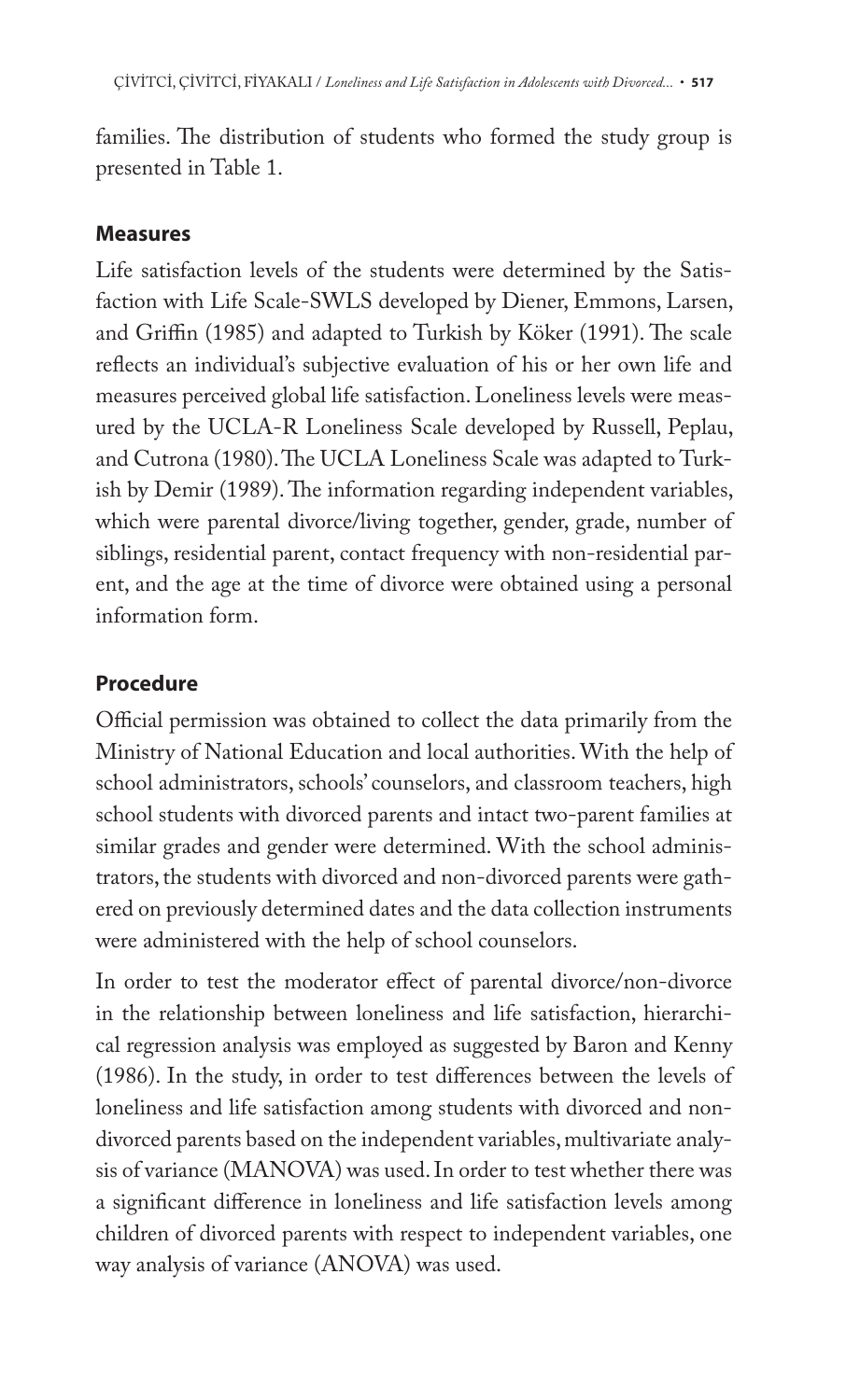#### **Results**

In order to test the moderator effect of parental divorce/non-divorce in the relationship between loneliness and life satisfaction, the steps were used based on the hierarchical regression analysis as suggested by Baron and Kenny (1986). In order to reduce problems associated with multicollinearity between the interaction term and the main effects when testing for moderator effects, the two predictor variables (loneliness and family structure) were standardized (Frazier, Tix, & Barron, 2004). To perform this procedure, z-scores were calculated for loneliness and family structure. According to Baron and Kenny's (1986) regression model, when the interaction between the predictor (loneliness) and the moderator (family structure) predicts the predicted variable (life satisfaction) at a significant level, the moderator (family structure) is effective. In this study, parental divorce/non-divorce (family structure) had an effect on the relationship between loneliness and life satisfaction (see Table 3). In other words, the negative effect of loneliness on life satisfaction is higher on adolescents with divorced parents.

Differences between the levels of loneliness and life satisfaction among adolescents with divorced and non-divorced parents with respect to gender, grade, and the number of siblings were tested using MANOVA (see Table 4). The results show that the main effect of parental divorce/ non-divorce among adolescents on both loneliness  $[F (2, 819) = 8.56,$ p<.01] and life satisfaction [F  $(2, 819) = 22.12$ , p<.001] are significant (Wilks'  $\lambda$ =.97, p<.001). The means indicate that loneliness levels ( $\bar{x}$ = 37.84) among adolescents with divorced parents is higher than those with non-divorced parents ( $\bar{x}$ = 35.92). Global life satisfaction levels among adolescents of divorce is also lower ( $\bar{x}$ = 22.45) than those with intact families ( $\bar{x}$ = 24.88). The effect of the interaction between parental divorce/non-divorce and gender (Wilks'  $\lambda$  = 1.00; p > .05), grade (Wilks' $\lambda$  = 1.00; p>.05) and number of siblings (Wilks' $\lambda$  = .99; p > .05) on adolescents' loneliness and life satisfaction was not found significant.

According to ANOVA results (see Table 5), a significant difference was found in the levels of loneliness  $[F(4, 378) = 4.56, p < .01]$  and global life satisfaction  $[F (4, 378) = 2.88, p < .05]$  among adolescents with divorced parents only with respect to number of siblings. There were no significant differences in either loneliness or global life satisfaction levels with respect to gender, grade, residential parent, contact frequency with nonresidential parent and the age at the time of divorce.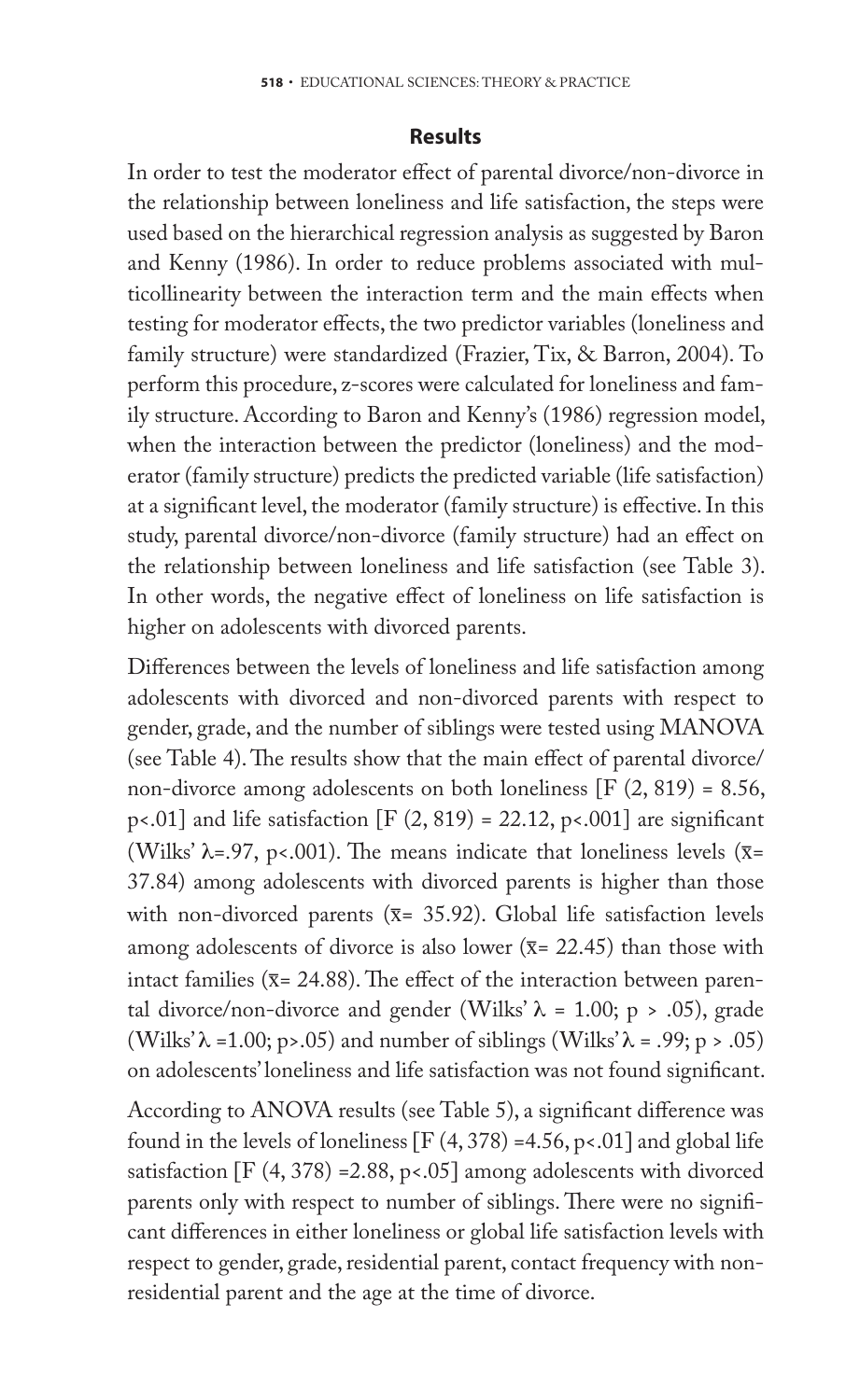According to Tukey HSD test, which tests between groups differences, loneliness levels of adolescents with four and more siblings ( $\bar{x}$ = 44.80) were found to be significantly higher than those with no siblings  $(\overline{x}$ = 36.22), those with one sibling ( $\bar{x}$ = 37.26), and those with two siblings  $(\overline{x} = 36.47)$ . Global life satisfaction levels of the only-children  $(\overline{x} = 23.45)$ are higher than adolescents with three siblings ( $\bar{x}$ = 20.55), and those with four or more siblings ( $\overline{x}$ = 20.35).

### **Discussion**

One fundamental finding of this study indicates that the negative role of loneliness on life satisfaction among adolescents with divorced parents is higher compared to those with continuously intact two-parent families. Considering that loneliness is an important predictor of life satisfaction among adolescents (Chipuer et al., 2003; Neto, 1993) and that divorce has negative effects on children's psychological development (Amoto, & Keith, 1991), a stronger relationship between loneliness and life satisfaction among adolescents with divorced parents is an expected result. In addition, adolescents with divorced parents were found to have higher levels of loneliness and lower levels of life satisfaction than do adolescents with intact two-parent families. These results are consistent with previous studies which found that children with divorced parents are more at a disadvantage regarding not only loneliness (Garnefski, & Diekstra, 1997) and life satisfaction (Pardeck et al., 1991; Zullig et al., 2005), but also numerous other psychological variables such as anxiety, anger, self-esteem and adjustment (e.g., Fiyakalı, 2008; Goodman, & Pickens, 2001; Guttmann, & Rosenberg, 2003; Mahon, Yarcheski, & Yarcheski, 2003; Öztürk, 2006; Sardoğan, Karahan, Dicle, & Menteş, 2007).

In this study, loneliness levels among adolescents with divorced parents who had four or more siblings were found to be significantly different from the loneliness levels among adolescents with no siblings and those with one or two siblings. In the study conducted by Amato (1987), the adolescents from divorce families made more negative evaluation of their relationships with their siblings compared to those from intact families. In the study conducted by Polit (1984), it was found that siblings do not help each other in coping with the difficulties of divorce process; on the contrary, they exhibit competitive attitudes to attract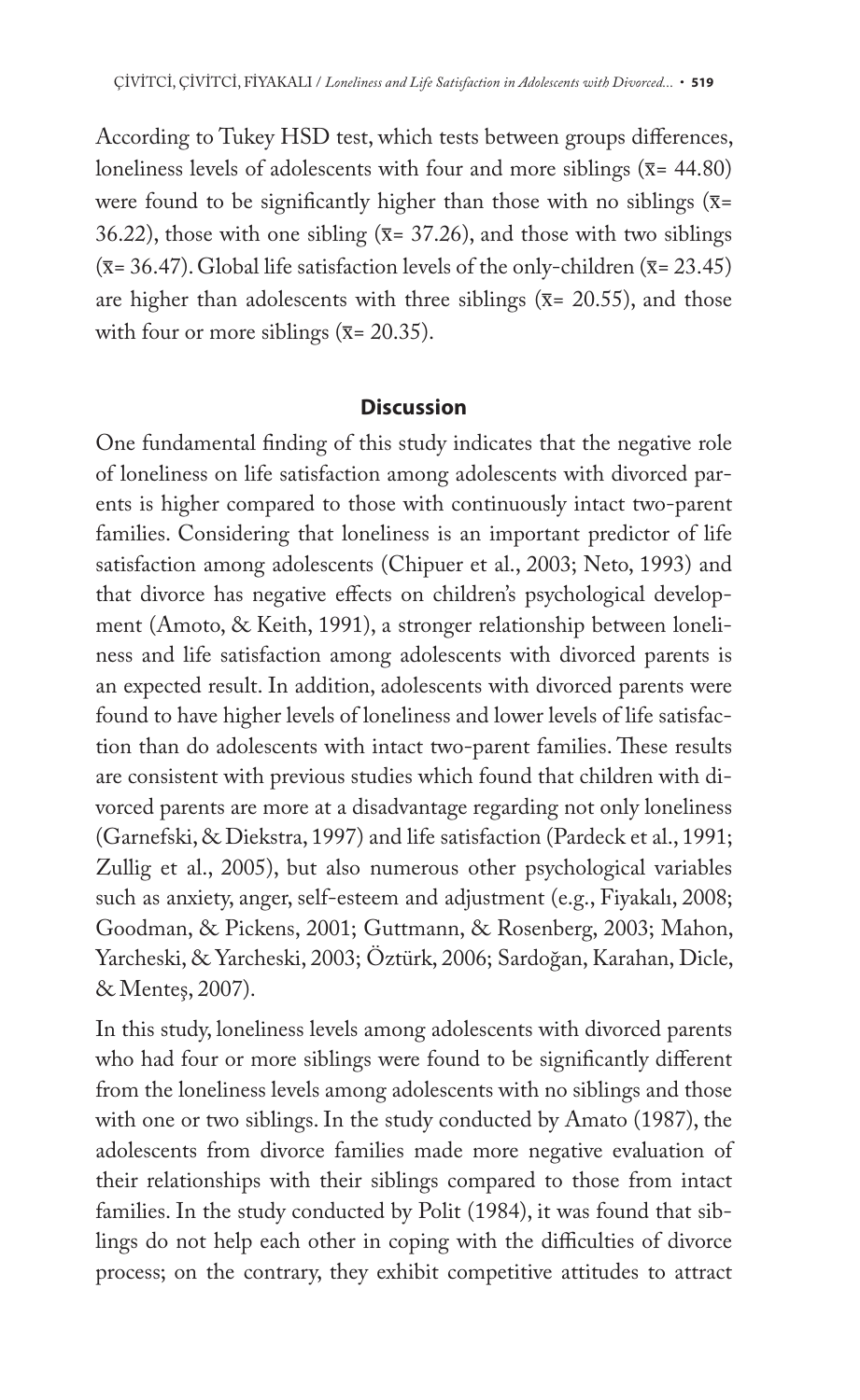their mothers' attention (cited in Amato, 1987). As the number of siblings increases, it can be expected that parents' attention decreases as it is divided across siblings and competition for the attention from parents increases. Therefore, the lack of support from siblings, who are thought to be an important source of support in the process of divorce, can be considered to cause experiences of higher levels of loneliness.

In this study, global life satisfaction levels of single-child were found higher compared to adolescents with three siblings and those with four and more siblings. A study conducted on adolescents (Çivitci, in press) indicated that family satisfaction among students who are the single child and those with one sibling is higher compared to those with four and more siblings. The single-child adolescents with divorced parents may be receiving more intense attention and support from their parents because they have no siblings. This may be thought to be one reason why single-child adolescents perceive their lives generally more positively.

No significant difference was found in the loneliness and life satisfaction levels of adolescents with divorced parents according to contact frequency with the nonresidential parent. In studies consistent with these findings, no relationship between the child's adjustment (Trinder, Kellet, & Swift, 2008), anxiety, self-esteem levels (Öztürk, 2006) and contact frequency with the non-residential parent was found. On the other hand, Healy, Malley, and Stewart (1990) found that children who met with their fathers regularly and frequently (younger children and males) had higher self-esteem levels and fewer behavioral problems. Considering some studies which show that the quality of parentchildren relationship is more important than the length of time spent with non-residential parent (e.g., Stewart, 2003), it can be stated that the quality of parent-children relationship may play a stronger role in decreasing loneliness and increasing life satisfaction levels among adolescents, rather than the frequency of contact with the non-residential parent.

According to two of the findings of this study, which can be evaluated together, loneliness and global life satisfaction levels among adolescents with divorced parents do not show significant differences with respect to grade levels and the age at the time of divorce. Some of the studies which showed that anxiety (Öztürk, 2006) and self-esteem (Kuyucu, 2007; Öztürk, 2006) did not differ according to age, and that trait anger (Fiyakalı, 2008) did not differ according to grade level among children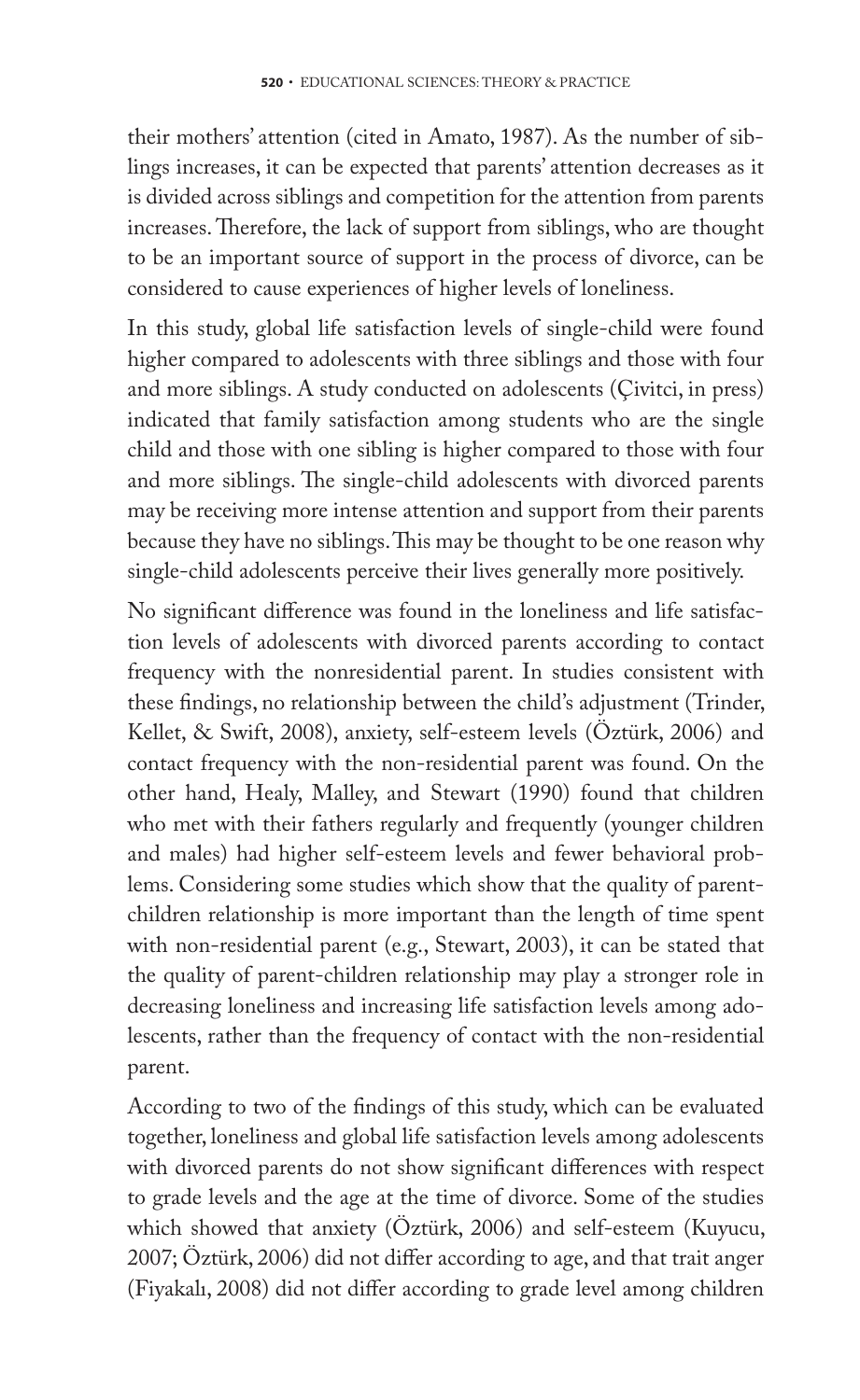and adolescents with divorced parents are consistent with the findings of this study. The strongest effects after the divorce emerge in the first two years following divorce and these effects decrease in the following years (Clarke-Stewart, & Brentano, 2006). It seems that preschool period is the most disadvantageous period with regard to short term effects of divorce in the first two years proceeding divorce. Adolescents experience the effects of divorce less severely because they are less dependent on their parents and more peer-oriented (Amato, 1994). A majority of the participants who participated in this study (approximately 85%; see Table 1) are in a period when the short term intense effects of divorce decrease and when they experience long term effects of divorce because a period of more than two years have passed after the divorce of their parents. This may be thought as a reason for differences in loneliness and global life satisfaction levels according to grade level and the age at the time of divorce.

Neither loneliness nor global life satisfaction levels among adolescents with divorced parents showed significant differences according to residential parent. Studies which indicated that anxiety (Aral, & Başar, 1998; Öztürk, 2006) and self-esteem (Öztürk, 2006) among children and adolescents with divorced parents do not differ according to residential parent are consistent with the findings in this study. In a metaanalytical of children of divorce (Amato, 1994), it was reported that the psychological health of the residential parent and positive parental attitudes and skills have an effect on the child's adjustment after divorce. A study conducted by Peterson and Zill (1986) shows that the negative effects are lower if the child maintains a good relationship with parents. Therefore, it can be stated that living with the mother or the father is not effective alone, but the psychological state and child rearing attitudes of the residential parents equally play a role.

No significant difference was found in the loneliness and global life satisfaction levels among adolescents with divorced parents according to gender. The studies which found that anxiety (Öztürk, 2006), anger (Fiyakalı, 2008), self-esteem (Kuyucu, 2007; Öztürk, 2006), and adjustment to divorce (Kurdek, Blisk, & Siesky, 1981) among children and adolescents with divorced parents do not differ according to gender are partially consistent with the findings of this study. Boys generally show more maladjustment and more sustained problems than girls in response to divorce (Lowery & Setle, 1985). It has been reported that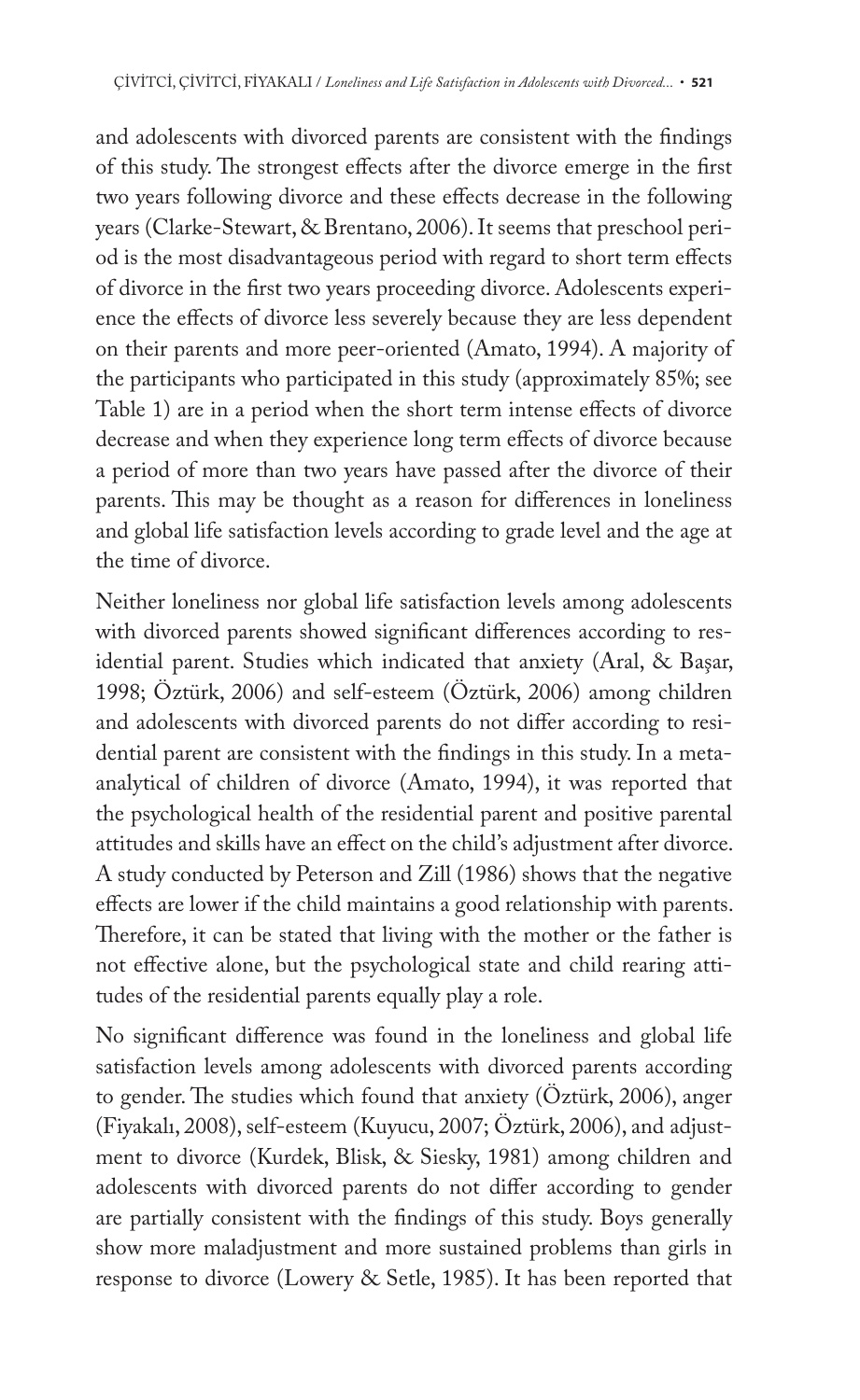short-term effects of divorce may differ according to gender, yet in the long term, these differences decrease and reach a certain balance in boys and girls; however, this process takes a longer time among boys compared to girls (Kurdek et al., 1981). Considering that almost all of the participants in this study are in the period when they are experiencing the long term effects of divorce, it can be thought that boys and girls may have reached a more equal level with respect to life satisfaction and loneliness levels.

In light of this study which suggests that high school adolescents with divorced parents may be at risk with regard to loneliness and life satisfaction, some suggestions may be made towards practice. It is important that school counselors inform the parents of adolescents who are separated or divorced about the possible emotional states (e.g., loneliness) children may experience after divorce. Particularly, a good parent-child relationship after divorce may help children feel less lonely and perceive their lives as less negative. Moreover, these students may be encouraged to participate in individual or group counseling where they can share their feelings and experiences.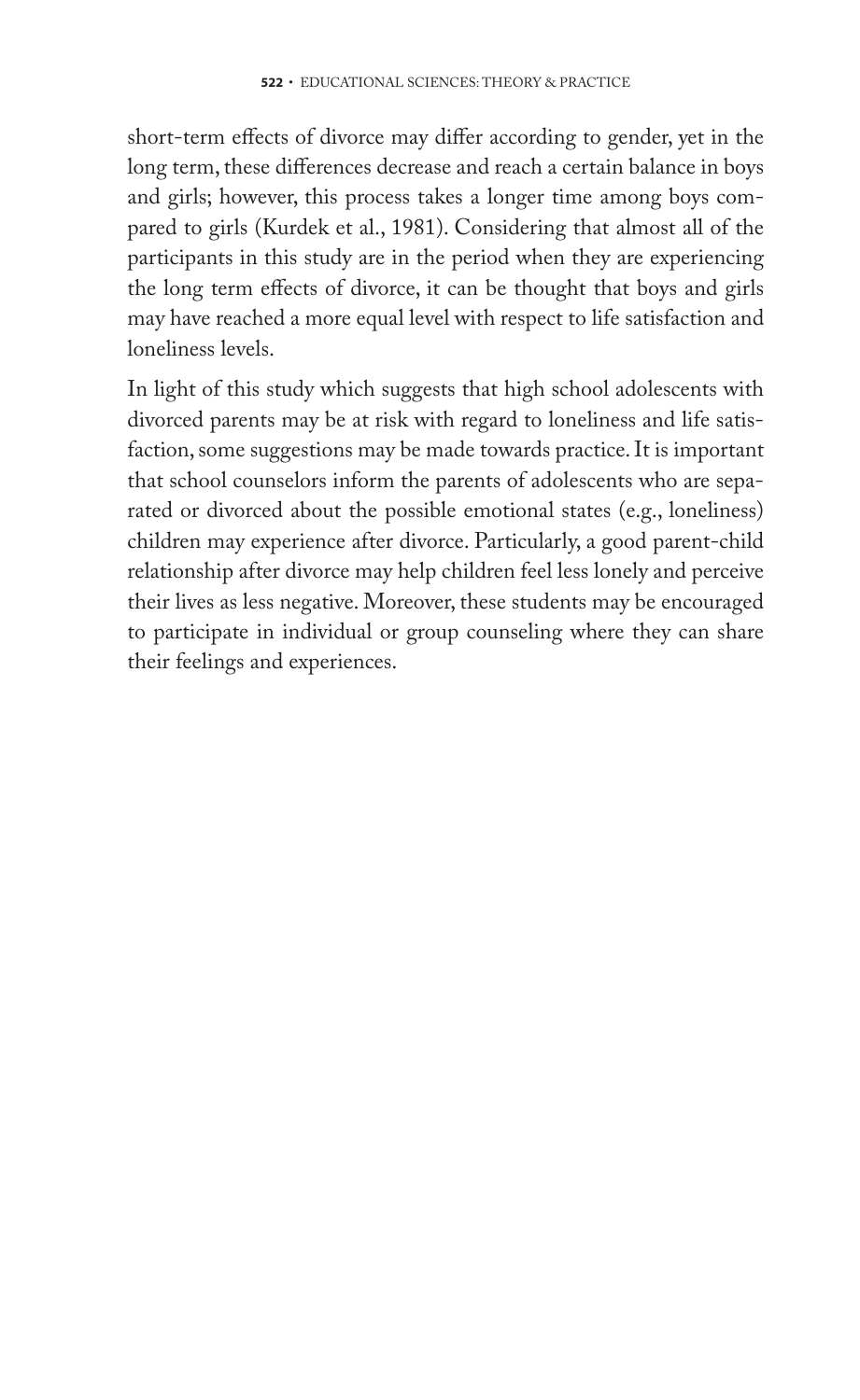## **References/Kaynakça**

Amato, P. R. (1987). Family processes in one-parent, stepparent, and intact families: The child's point of view. *Journal of Marriage and the Family*, 49, 327-337.

Amato, P. R. (1994). Life-span adjustment of children to their parents' divorce. *The Future of Children*, *4*, 143-164.

Amato, P. R. (2000). The consequences of divorce for adults and children. *Journal of Marriage and the Family*, *62*, 1269-1287.

Amato, P. R., & Keith, B. (1991). Parental divorce and the weil-being of children: A meta-analysis. *Psychological Bulletin*, *110*(1), 26-46.

Aral, N. ve Başar, F. (1998). Boşanmış aileye sahip olan ve olmayan çocukların kaygı düzeylerinin incelenmesi. *VII. Ulusal Eğitim Bilimleri Kongresi kitabı* içinde (s. 87-97). Konya: Selçuk Üniversitesi Eğitim Fakültesi yayını. http://tef.selcuk.edu.tr/ salan/sunbul/i/cilt1.pdf#page=99 adresinden 5 Şubat 2009 tarihinde edinilmiştir.

Baron, R. M., & Kenny, D.A. (1986). The moderator–mediator variable distinction in social psychological research: Conceptual, strategic, and statistical considerations. *Journal of Personality and Social Psychology*, *51*, 1173-1182.

Brage, D., & Meredith, W. (1993). Correlates of loneliness among Midwestern adolescents. *Adolescence*, *28*, 685-693.

Chang, L., Chang, C., Stewart, S. M., & Au, E. (2003). Life satisfaction, self concept, and family relations in Chinese adolescents and children. *International Journal of Behavioral Development*, *27*, 182-189.

Chipuer, H. M., Bramston, P., & Pretty, G. (2003). Determinants of subjective quality of life among rural adolescents: A developmental perspective. *Social Indicators Research*, *61*, 79-95.

Clarke-Stewart, A., & Brentano, C. (2006). *Divorce: Causes and consequences*. New Haven, CT: Yale University Press.

Cristina, M., Minzi, R., & Sacchi, C. (2004). Adolescent loneliness assessment*. Adolescence*, *39*, 701-709.

Çivitci, A. (baskıda). İlköğretim öğrencilerinde yaşam doyumu: Bazı kişisel ve ailesel özelliklerin rolü. *Uludağ Üniversitesi Eğitim Fakültesi Dergisi*, *22*

Demir, A. (1989). UCLA yalnızlık ölçeğinin geçerlik ve güvenirliği. *Türk Psikoloji Dergisi*, *7*(23), 4-18.

Demo, D. H., & Acock, A. C. (1996). Family structure, family process, and adolescent well-being. *Journal of Research on Adolescence*, *6*, 457-488.

Diener, E., & Suh, E. (1997). Measuring quality of life: Economic, social and subjective indicators. *Social Indicators Research*, *40*, 189-216.

Diener, E., Emmons, R. A., Larsen, R. J., & Griffin, S. (1985). The satisfaction with Life Scale. *Journal of Personality Assessment*, *49*(1), 71-75.

Fiyakalı, N. C. (2008). *Anne-babası boşanmış ve boşanmamış lise öğrencilerinin sürekli öfke düzeyleri ve öfke ifade tarzlarının bazı değişkenler açısından karşılaştırılması*. Yayımlanmamış yüksek lisans tezi, Pamukkale Üniversitesi, Sosyal Bilimler Enstitüsü, Denizli.

Frazier, P. A., Tix, A. P., & Barron, K. E. (2004). Testing moderator and mediator effects in counseling psychology research. *Journal of Counseling Psychology*, *51*, 115-134.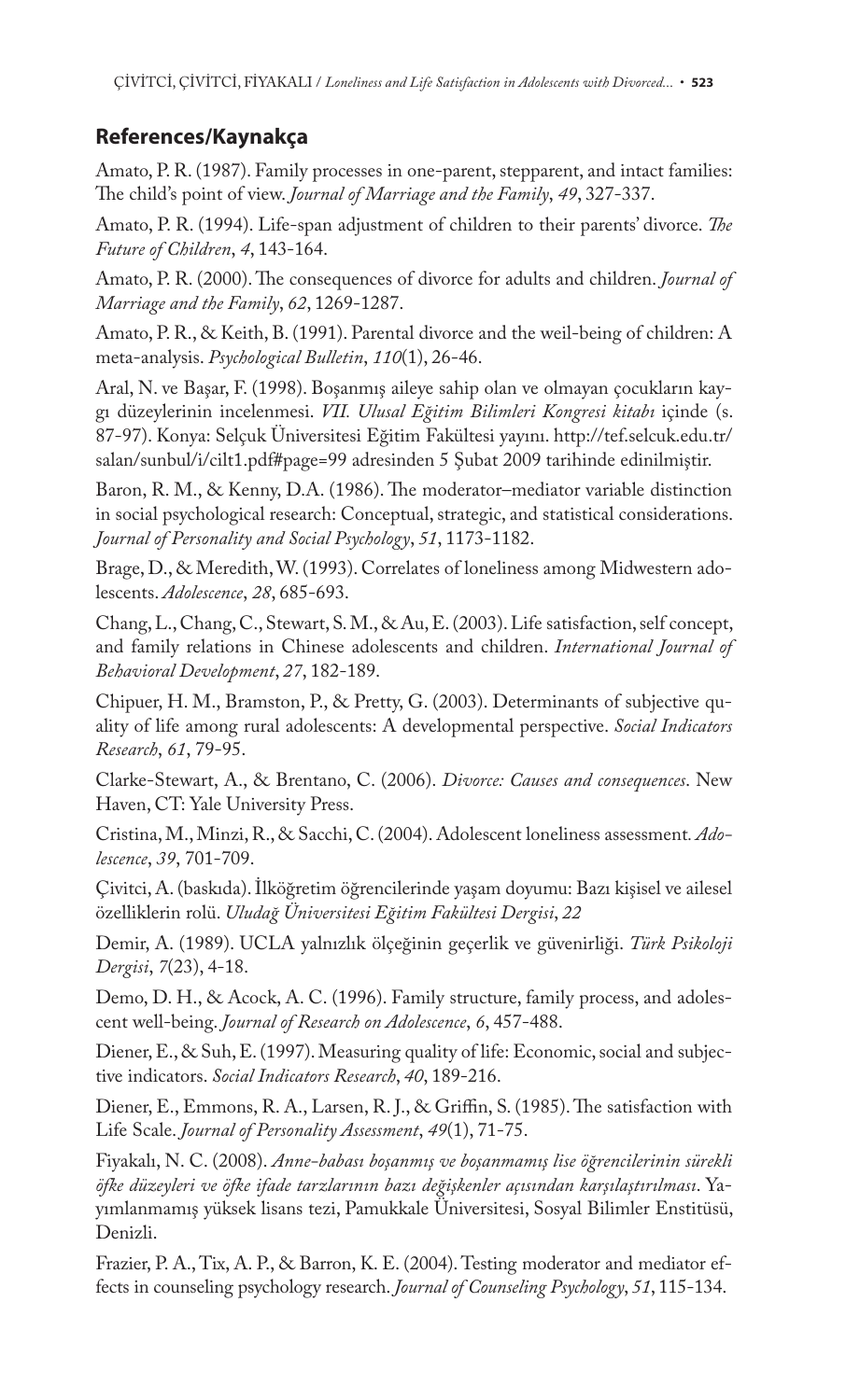Garnefski, N., & Diekstra, R. F. (1997). Adolescents from one parent, stepparent and intact families: Emotional problems and suicide attempts. *Journal of Adolescence*, *20*, 201-208.

Gilman, R., & Huebner, E. S. (2006). Characteristics of adolescents who report very high life satisfaction. *Journal of Youth and Adolescence*, *35*, 293-301.

Goodman, C., & Pickens, J. (2001). Self-blame and self-esteem in college-aged children from divorced families. *Journal of Divorce & Remarriage*, *34*, 119-135.

Guttmann, J., & Rosenberg, M. (2003). Emotional intimacy and children's adjustment: A comparison between single-parent divorced and intact families. *Educational Psychology*, *23*, 457-472.

Healy, J. M., Malley, J. E., & Stewart, A. J. (1990). Children and their fathers after parental separation. *American Journal of Orthopsychiatry*, *60*, 531-543.

Huebner, E. S., Valois, R. F., Paxton, R. J., & Drane, J. W. (2005). Middle school students' perceptions of quality of life. *Journal of Happiness Studies*, *6*, 15-24.

Johnson, H. D., Joseph C., LaVoie, J. C., & Mahoney, M. (2001). Interparental conflict and family cohesion predictors of loneliness, social anxiety, and social avoidance in late adolescence. *Journal of Adolescent Research*, *16*, 304-318.

Köker, S. (1991). *Normal ve sorunlu ergenlerin yaşam doyumu düzeyinin karşılaştırılması*. Yayımlanmamış yüksek lisans tezi, Ankara Üniversitesi, Sosyal Bilimler Enstitüsü, Ankara.

Kurdek, L. A., Blisk, D., & Siesky, A. E. (1981). Correlates of children's long-term adjustment to their parents' divorce. *Developmental Psychology*, *17*, 565-579.

Kuyucu, Y. (2007). *Boşanmış ailede yetişen ergenlerin bilişsel çarpıtmalarıyla benlik değeri arasındaki ilişki.* Yayımlanmamış doktora tezi, Dokuz Eylül Üniversitesi, Eğitim Bilimleri Enstitüsü, İzmir.

Lowery, C. R., & Setle, S. A. (1985). Effects of divorce on children: Differential impact of custody and visitation patterns. *Family Relations*, *34*, 455- 463.

Mahon, N. E., Yarcheski, A., & Yarcheski, T. J. (2003). Anger, anxiety, and depression in early adolescents from intact and divorced families. *Journal of Pediatric Nursing*, *18*, 267-273.

Neto, F. (1993). The satisfaction with life scale: Psychometrics properties in an adolescent sample. *Journal of Youth and Adolescence*, *22*, 125-134.

Nickerson, A. B.,  $\&$  Nagle, R. J. (2004). The influence of parent and peer attachments on life satisfaction in middle childhood and early adolescence. *Social Indicators Research*, *66*, 35-60.

Özcan, B. (2005). *Anne-babaları boşanmış ve anne-babaları birlikte olan lise öğrencilerinin yılmazlık özellikleri ve koruyucu faktörler açısından karşılaştırılması.* Yayımlanmamış yüksek lisans tezi, Ankara Üniversitesi, Eğitim Bilimleri Enstitüsü, Ankara.

Öztürk, S. (2006). *Anne-babası boşanmış 9–13 yaslarındaki çocuklar ile aynı yas grubundaki anne-babası boşanmamış çocukların benlik saygısı ve kaygı düzeyleri ilişkisi.* Yayımlanmamış yüksek lisans tezi, Dokuz Eylül Üniversitesi, Eğitim Bilimleri Enstitüsü, İzmir.

Pardeck, J. T., Brown, C., Christian, B., Schnurbusch, M., Shrum, L., & Terrell, D. (1991). Family structure and life satisfaction. *Family Therapy*, 18(1), 11-15.

Peplau, L. A., & Perlman, D. (1982). Perspectives on loneliness. In L. A. Peplau, & D. Perlman (Eds.), *Loneliness: A sourcebook of current theory, research, and therapy* (pp. 1-18). New York, NY: Wiley-Interscience.